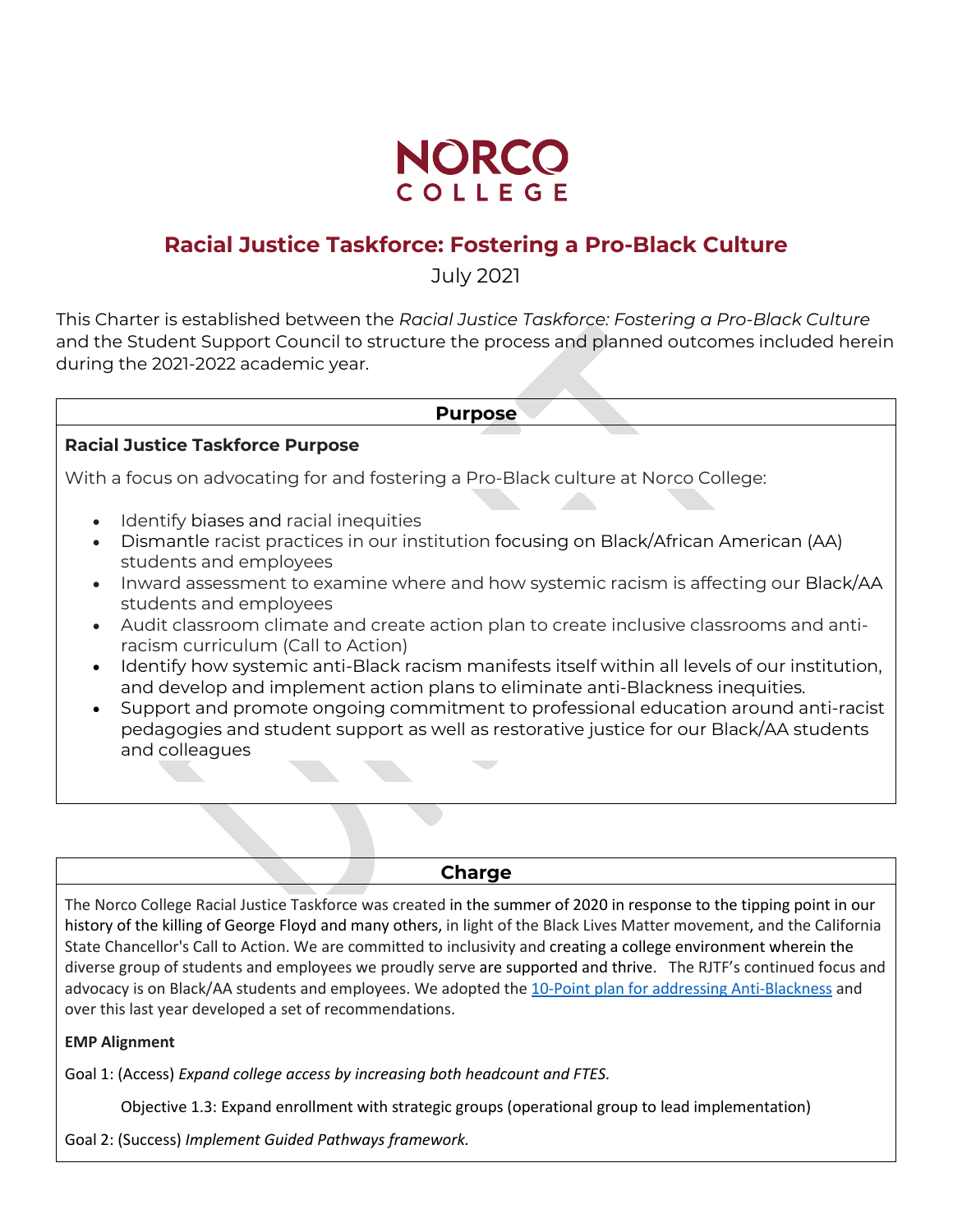#### **Charge**

Goal 3: (Equity) *Close all student equity gaps.*

Objective 3.1: Reduce equity gap for AA students by 40% (operational group to lead implementation)

Goal 4: (Professional Development) Implement Professional Development around Guided Pathways and equity framework; foster a culture of ongoing improvement.

Goal 9: (Workplace/Employees) Expand workforce to support comprehensive college and develop/sustain excellent workplace culture.

Objective 9.2: Develop systems and provide resources to preserve and foster a positive workplace culture for all constituent groups including full-time faculty, part-time faculty, classified professionals, student workers, and managers (support role aligned with DEI Committee lead)

## **Guiding Principles and Assumptions**

Guiding principles stem from the RJTF accomplishments in 20/21, collaborative efforts of the RJTF 2021 summer planning workgroup, and our refined commitment for 21/22.

- A. We assessed our college's policies and practices in the classroom, student services and support, and student life
- B. We intentionally lifted Black/AA voices around these areas
- C. We made specific recommendations based on student feedback and our research
- D. We aligned these to the University of Arizona's Campus Racial Climate Model to guide the creation of actions plans to implement the recommendations
- E. The principles within the University of Arizona's Campus Racial Climate Model provide a framework to guide the work of the RTJF around four project teams with specific charges for 21/22

University of Arizona's Campus Racial Climate Model:

1. Historical Legacy of Inclusion/Exclusion a. Resistance to Desegregation b. Mission 2. Compositional Diversity a. Diverse Student Enrollments b. Diverse Faculty & Staff Hires 3. Psychological Dimension a. Perceptions of Racial/Ethnic Tension b. Perceptions of Discrimination c. Attitudes and Prejudice Reduction 4. Organizational/Structural Dimension a. Definition(s) of Merit b. Admissions Practices c. Hiring Practices d. Tenure Practices e. Content of the Curriculum f. Budget Allocations g. Policies and Procedures 5. Behavior Dimension a. Social Interaction Across Race/Ethnicity b. Classroom Diversity c. Pedagogical Practices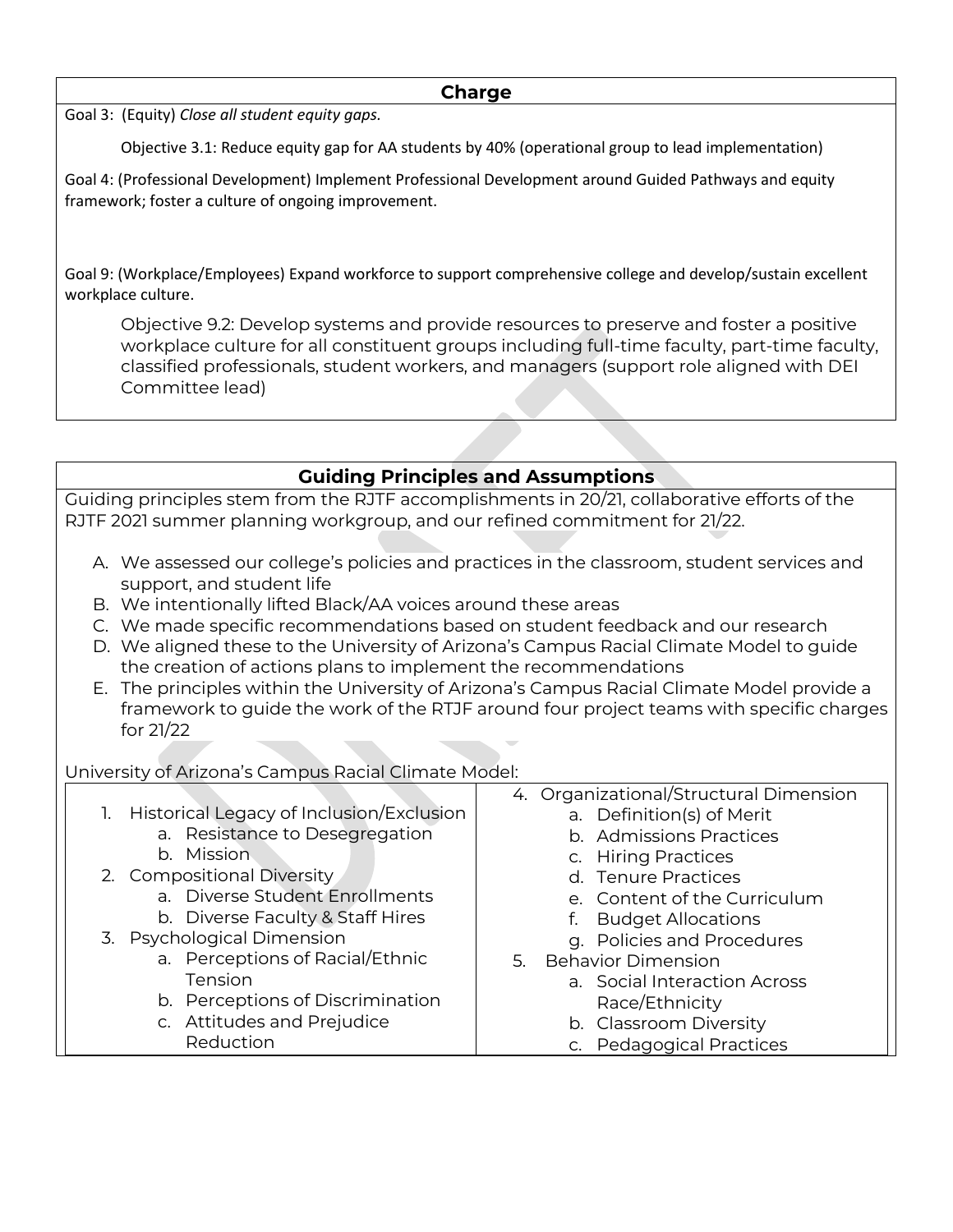### **Scope & Expected Deliverables**

Framed within the University of Arizona's Campus Racial Climate Model, the Racial Justice Taskforce will form four project teams charged with expected deliverables over a three year period aligned with the 2020-2021 RJTF recommendations. Each project team will determine their focus yearly.

1. Care and Conversations/Community Building – Tenisha, Kaneesha, Dominique

- a. Provide **intentional** and personal outreach and **support** for Black/AA students, as well as **mentoring**
- b. Create a **team/ group of allies** who will assist students in the grievance process
- c. Implement **Restorative Justice** procedures on campus for student conduct and for the college
- d. Clarify the **grievance process** for racial discrimination
- e. Broader conversation on **holistic support of students (scholarship, financial aid and resources).**
- f. Adoption of the **Threat Assessment tool for use by the CARE Network and Student Discipline at Norco** College as a means of improved data collection and assessment.
- g. Recommendation for the CARE Network Members and Conduct/Discipline Dean is **required training & professional development aimed at addressing implicit bias and/or cultural competency.**
- h. Recommend that the CARE Network increase its **visibility on campus for all constituents, particularly faculty, to ensure that there is institutional knowledge regarding supports and services offered.**
- i. Create a **Black Ally** program

2. Cultural Competency/Individual and Institutional Commitment – continuous education – Gustavo, Monica

- a. Identify a person to **compile the history of Norco College for History and Legacy of Racism**
- b. **Increase** the number of **Black/AA employees**
- c. HR related Review of **interview questions**, committee training on candidate assessment, audit on HR processes.
- d. Recommend the collection and accessibility of disaggregated data related to **student experiences with district and campus police (referrals and outcomes)**. This data to lead to training.
- e. Regarding student complaints, a recommendation that **Norco College deploys trained Student Advocates or Ombudsmen at the College.**
- f. Provide **ongoing Pro-Black professional development** for all constituent groups at the college
- 3. Classroom and Campus experiences Courtney, Lisa
	- a. Provide **intentional and personal outreach** and support for Black/AA students, as well as mentoring
	- b. **Culture ("Call In")** of identifying individual and college shortcomings for positive growth.
	- c. Extend **Umoja success** and practices to the campus.
	- d. **Culturally responsive curriculum** across more disciplines.

#### 4. Celebration – Starting at NC engaging through to Graduation bringing in family – Charise, Antonio

- a. Make the campus more welcoming and inclusive for Black/ AA students
- b. Student artwork added to the Corral
- c. More intentional working with DEI to collaborate on the college events the college offers throughout the year
- d. Continue to work with NC Library to ensure that the collection supports anti-racism and pro-Blackness
- e. Book Club/Collaborate with Read to Succeed
- f. Display **positive**, **inclusive** and **celebrative** visuals such as murals and messages on campus and college website
- g. **Cultural events that celebrate** Black/ AA culture (year-round)

### **Membership**

The RJTF will have a chair and co-chair. Membership is open to all constituent groups. RJTF members must commit to completing at least one or more CORA courses made available by Norco College.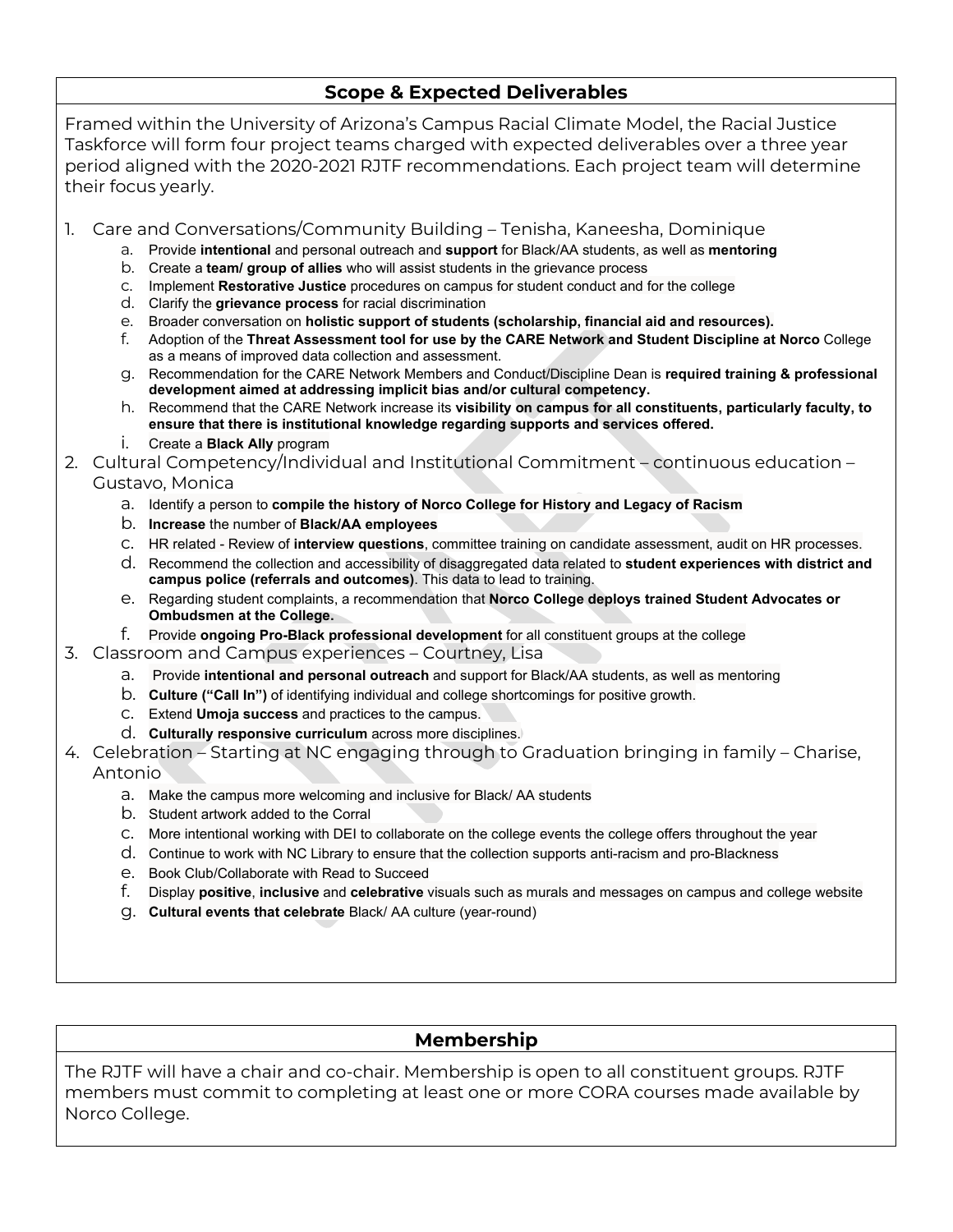#### **Membership**

In addition, the RJTF will have four project teams. Each team's leaders will place a call for membership and select members to represent all the college's constituent groups. Project team members must commit to completing at least one or more CORA courses made available by Norco College.

## **Meeting Time/Pattern**

The RJTF meets monthly on first Fridays during the fall and spring semesters from 2:00 – 3:00 pm. The 1-hour meetings will coincide with the biweekly project team meetings on the first and third Friday during the fall and spring semesters from 1:00 – 2:00 pm on the first Friday and 1:00 to 2:30 pm on the third Friday.

## **Roles of Chairs and Members**

The Chair/Co-Chair(s) are accountable to Student Support Council to ensure continuity of dialogue between governance tiers. Co-Chairs are responsible for preparing agenda and facilitating meetings of the *Racial Justice Taskforce: Fostering a Pro-Black Culture* (RTJF) based on best practices and guidelines for effective facilitation.

Members are recognized as stakeholders with important expertise and perspectives relevant to the strategic charge of the RJTF that can help to achieve the RJTF charter deliverables. Members are expected to actively attend and participate in all meetings, deliberations, and decision-making processes of the RJTF. While representing the perspectives of the constituency group to which they belong members are expected to engage in effective dialogue with RJTF peers with the intention of finding consensus on all issues that come before the RJTF.

A co-chair or a designated delegate shall prepare a brief summary of the RJTF progress at each Student Support Council meeting and send it to the College community within 24 hours of the meeting to fulfill transparent communication reporting.

## **Meeting Procedures and Expectations**

The Chair(s), and members of this governance entity will adhere to meeting and governance best practices as follows:

Ascribe to and practice established group norms:

*▪ Be visible ▪ Open, honest conversation ▪ Listen to learn ▪ Share airtime ▪ Be present in the conversation ▪ Be open to new perspectives ▪ Establish level of confidentiality ▪ Call in culture ▪ Lean into discomfort and be brave ▪ No titles, no positions ▪*

Meeting agendas are issued in advance of meeting times. Meeting agendas are organized to achieve milestones established in the charter and prioritize actions pending, actions required, and problem solving to move the work of the group forward. Either minutes or notes are taken to record the groups progress OR a final summary report is to be submitted/posted.